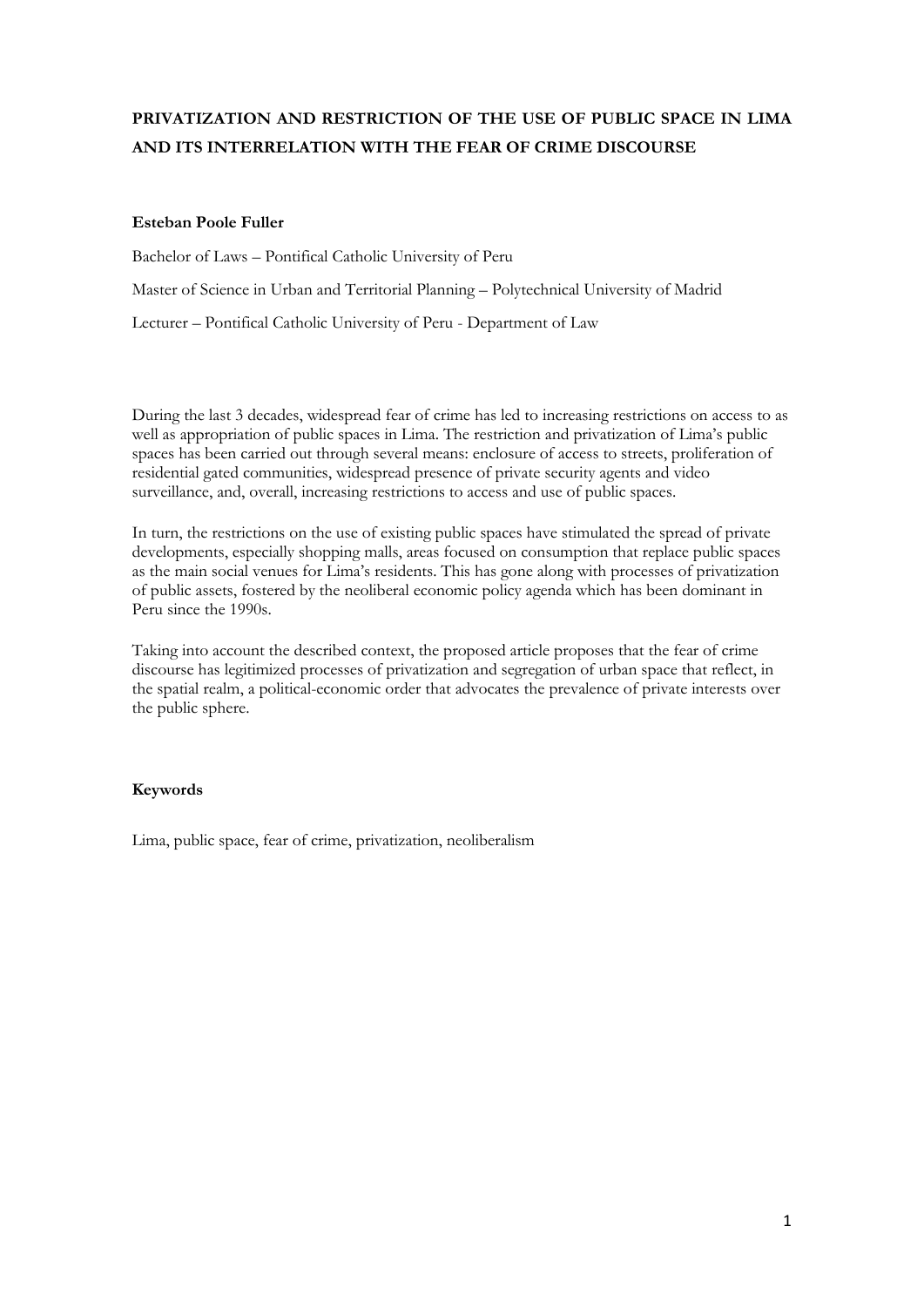### **INTRODUCTION**

In recent years, there has been a widespread perception among Lima's population that crime is the main problem of the city and that it's steadily increasing. This, in turn, has generated demands for drastic measures to contain the perceived crime wave.

Widespread fear of crime has been coincident, over the last 3 decades, with practices which restrict access to and appropriation of public spaces, such as the installation of fences in residential areas, the proliferation of private security guards, restriction of access to urban facilities, and a general intensification of surveillance activities. On the other hand, there has been a simultaneous proliferation of commercial developments in Lima, particularly shopping mall, places focused on consumption that have replaced public spaces as the main social venues for most of Lima's residents.

These processes have taken place within a context of neoliberal economic policies, dominant in Peru since 1990, which have promoted the privatization of public assets. This neoliberal hegemony has legitimized, in the spatial realm, processes of dispossession of urban commons, such as public spaces and its free use, which in turn have maintained and reinforced patterns of high socio-spatial segregation. This dynamic of dispossession has been justified, to a large degree, through fear of crime discourse.

Taking this context into account, this papers seeks to explore the interrelationships between widespread fear of crime in Lima and actions by private and public actors which promote processes of privatization and restriction to access and use of public spaces, having as a background the dominance of market oriented (neoliberal) economic policies. In turn, the paper will also explore how these trends contribute to the reproduction in space of high social inequalities through mechanisms of socio-spatial segregation.

The article will develop, in the first place, the fear of crime discourse and it is assimilation in Peru and Lima's context. Subsequently, the article will focus on how this discourse has influenced, over the last few decades, the raising adoption and implementation of repressive crime-control policies. Subsequently, the interrelation of such discourses and practices with the "domestication" of public space encouraged by neoliberal economic policies will be analyzed, suggesting that fear of crime discourses have worked to legitimize mechanisms of dispossession of public spaces as urban common, reproducing in turn patterns of socio-spatial segregation. In order to illustrate these dispossession dynamic, the paper will introduce the conflict surrounding the uses of the Castilla Park, where local government authorities, arguing "public order" motivations, have severely restricted the uses of the park, while promoting processes of privatization of the same space. Finally, in the Conclusions, the interrelation between the fear of crime discourse, dynamics of dispossession of public spaces and patterns of socio-spatial segregation in Lima will be synthetized.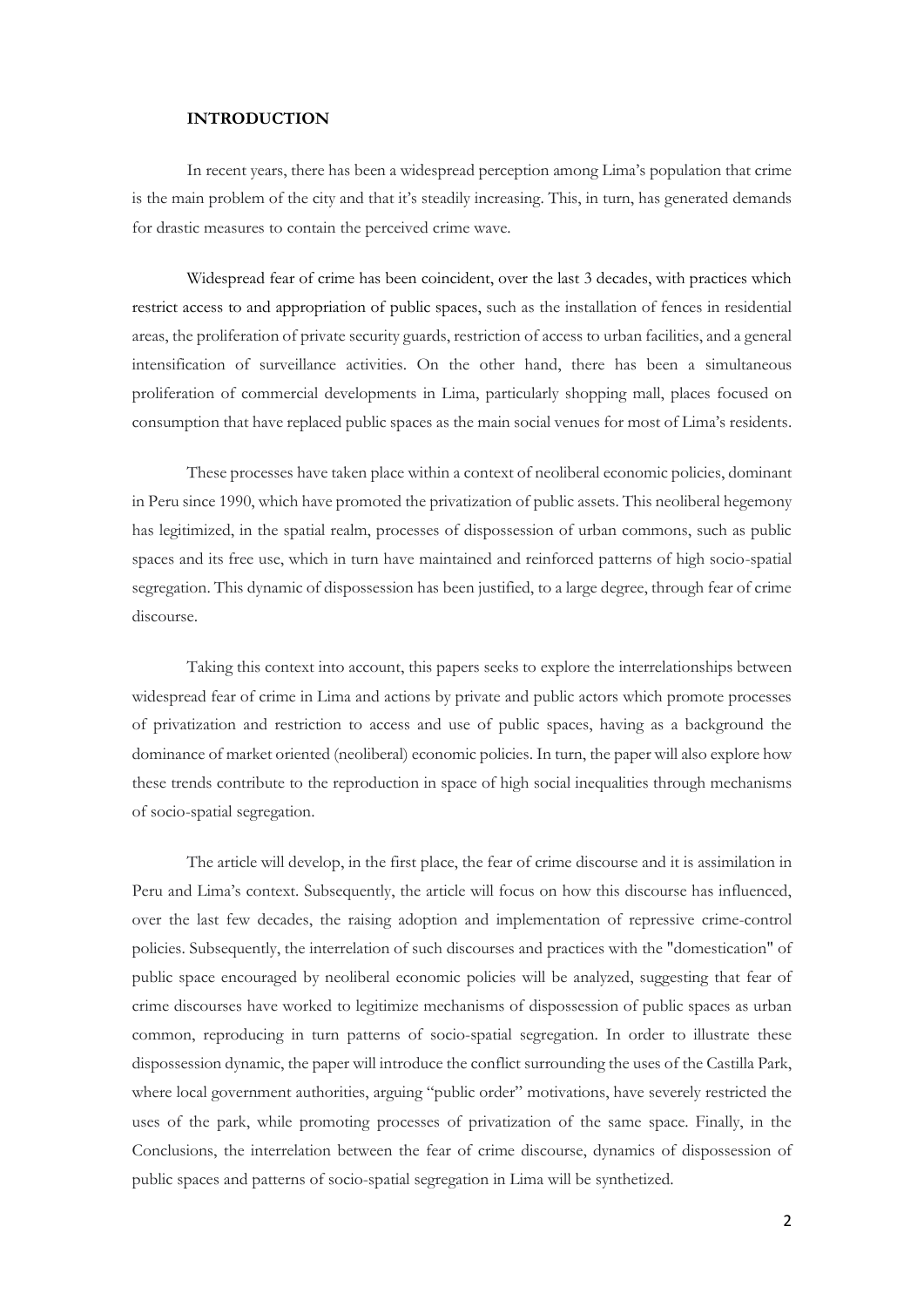### **The fear of crime discourse in Lima as a mechanism of public space dispossession**

There is consensus among authors who have researched fear of crime in that it tends to greatly exceed actual levels of victimization (Kessler, 2009).

In that regard, several surveys reveal that while between 25 and 30% of the population of Lima has been victim of a crime (mainly theft and robbery), over 80% state that they may be potential crime victims (INEI, 2018). Therefore, without ignoring that Lima, like most Latin American large cities, currently displays relatively high crime rates, there is a gap between real levels of victimization and crime perceptions<sup>1</sup>. Notwithstanding, surveys have consistently showed that crime is regarded by the majority of Lima's population as the city's main problem<sup>2</sup> (Lima Como Vamos, 2018)

In any case, crime related phenomena in contemporary Lima, along with the public perceptions and political responses to it, would configure a High Crime Society setting, taking into account the conceptualization proposed by Garland (2001). This author, based on the context of criminal policy in the United States, defines as a High Crime Society one which displays the following features:

High crime rates are perceived as normal.

1

- Strong emotional commitment to crime-related issues.
- Crime-related issues are politicized and framed in emotional terms.
- Concerns for victims and "law and order" prevail in criminal policy.
- The control of police forces by the State (civil authorities) is perceived as ineffective.
- Thriving market for private security and the adoption of security measures by private parties.
- Awareness of crime is institutionalized in the media and the social imaginary.

Contemporary Peruvian and Lima's social conditions and imaginaries reproduce the main features of this model. Real or perceived, the fears of the population generate a social demand for responses to crime, which have been developed as a kind of "right to security". Such demand is translated according to Pavarini (2009) into two trajectories: on the one hand, the demand for greater criminal repression by the State and, in general, for more repressive criminal policies; and, in parallel, in the search for private solutions to the problem, which tend to privatize urban spaces, as well as security and surveillance tasks.

Among the measures associated to "tough on crime" policies stand out repression to minor offenses and misdemeanors, increase in penalties and imprisonment rates, and targeting youths and certain demographic groups which are deemed more likely to be involved in criminal activities.

<sup>1</sup> Furthermore, existing data for recent years actually shows a decrease in Lima's crime rates (INEI, 2018). However, crime rates are perceived by most of the public as either steadily increasing or not diminishing.

<sup>2</sup> In 2017, 75.4 % of Lima's residents regarded high crime rates as Lima's main problem (Lima Como Vamos, 2018).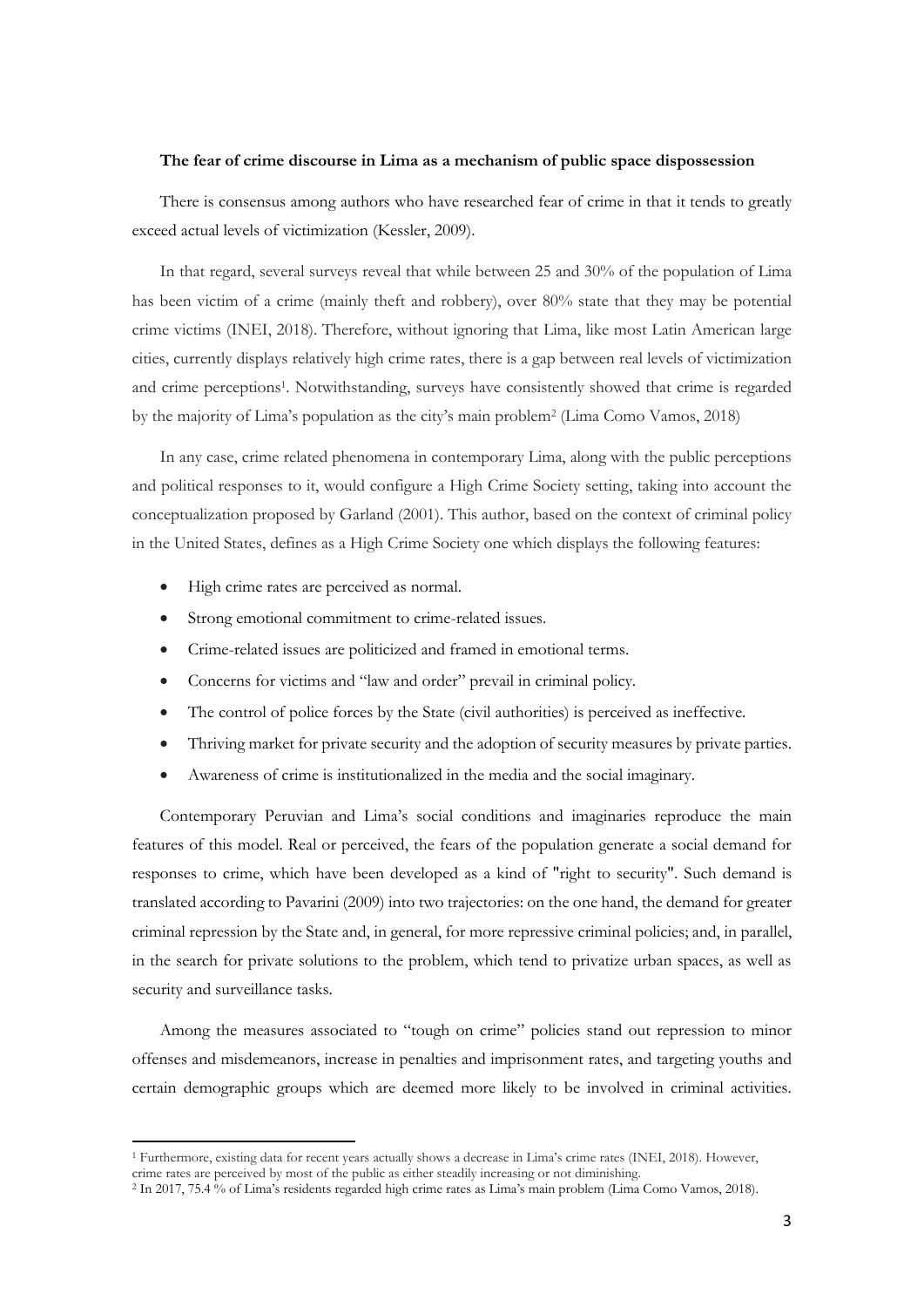Likewise, and within the framework of the "broken windows theory" proposed by Wilson & Kelling (1982), the need to reinforce surveillance of public spaces in order to repress "antisocial behaviors" that might promote criminal activity, has been raised. In all these instances, the fear of crime discourse regards crime as a force that must be fought with a higher force –law enforcement-, thus promoting a punitive a punitive approach to security issues.

The fear of crime related discourse and policies have been assimilated in Latin America since the 1990s (Bensús, 2013) under a context of neoliberal economic reforms. In the case of Peru, Fear of Crime was assimilated, in addition, at the end of the Internal Armed Conflict which sweep the country during the 1980s and early 1990s<sup>3</sup>. This conflict has left a long-lasting legacy in the feelings of insecurity of most of the population which, have in turn led to the adoption of private defensive measures by individuals (such as extensively resorting to private security forces and restricting access to public spaces) and support to highly repressive measures to deal with crime and the risk of it.

The described perception of insecurity has generated, in turn, a "law and order discourse" which has been disseminated by certain politicians and media actors. This discourse regards crime not as a symptom of deeper social problems, but as an isolated force that should just be handed with heavy handed criminal repression<sup>4</sup>. Under this discourse, collective demands for effective responses to crime are re-elaborated as a "right to security". In this context there have been demands for drastic responses to crime among broad sectors of the public, which have exerted a significate influence over political debates and legislation.



**Figure 1.** Sensationalistic news coverage of crime in Lima

(Source: RPP TV, 2017)

<sup>3</sup> Which confronted the maoist far left guerrilla Shining Path, and, to a lesser degree, the guevarista Tupar Amaru Movement, against the Peruvian armed forces. The conflict, which started in 1980, came to an end, after the arrest of Shining Path's leader Abimael Guzman in 1992. It caused tenths of thousands of deaths and served as a justification for Alberto Fujimori's dictatorial rule (1990-2000), under which neoliberal policies in Peru were enacted.

<sup>4</sup> Furthermore, it should be noted that this "law and order" discourse seeks to replicate in Peru the responses deployed in the past against the subversive groups (regarded as terrorists) to the field of confronting common crime.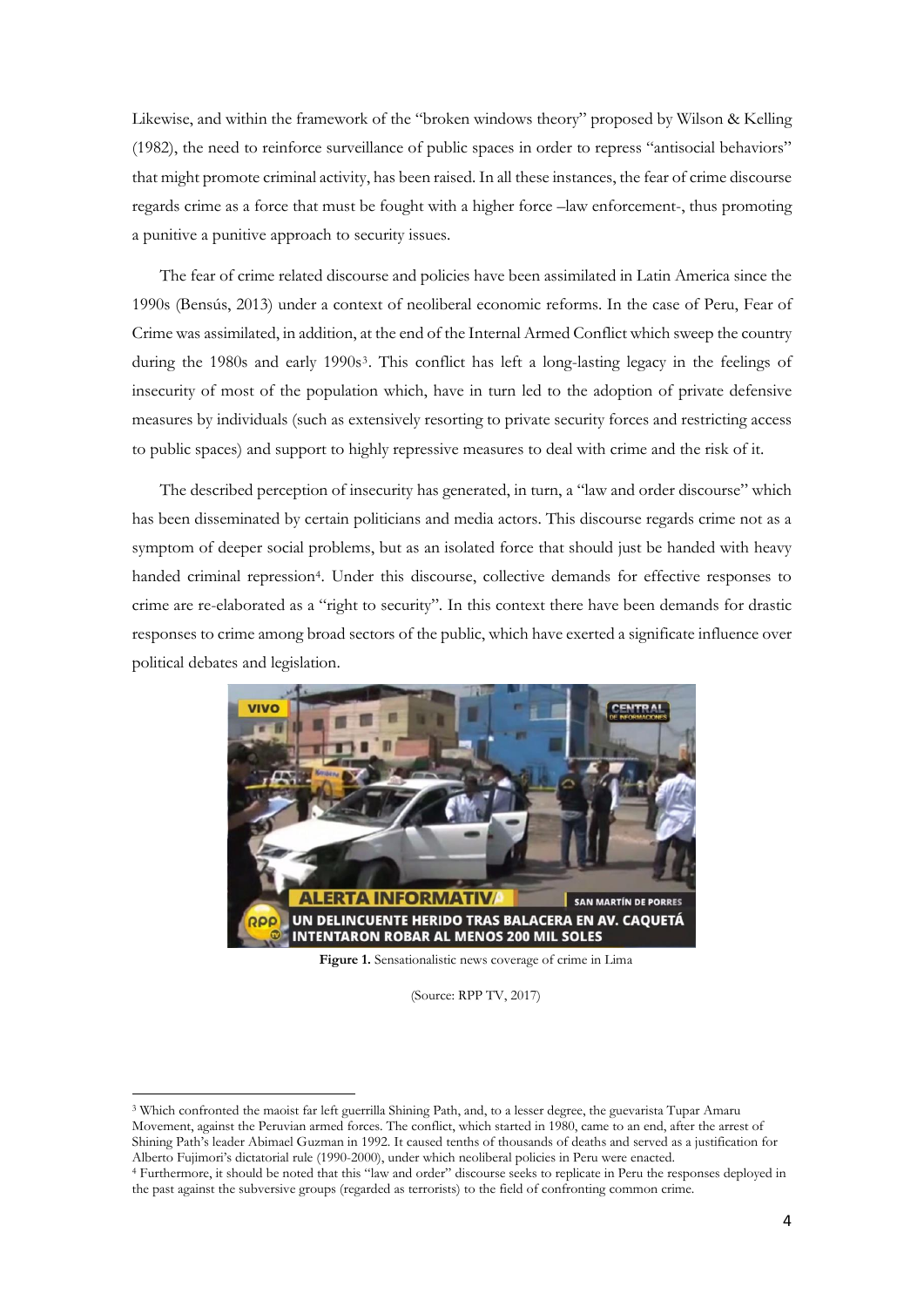All these factors would be contributing both to a punitive spiral (reflected in the hardening of sentences and the increase in imprisonment) and to the adoption, in the private sphere, of measures that increase surveillance over the access to and use of public spaces.

In this sense, it can be noted that, while the fear of crime discourse translates into demands for repressive responses to crime problems, it has also stimulated an increasing private appropriation of features of social life essentially regarded as collective: public spaces and surveillance. The mechanisms under which these dispossessions have taken place will be described below.

### **Privatization of public spaces and socio-spatial segregation**

Most of Lima displays an almost total absence of public spaces<sup>5</sup>. Although this deficit stems, to a large extent, from Lima's mostly informal and unplanned urbanization, the neoliberal dynamic has reinforced the lack of this urban common, by discouraging the use of certain areas for public uses (promoting instead profit extraction through real estate)<sup>6</sup> and encouraging forms of socialization centered on consumption.

Fear of crime, in turn, has reinforced dynamics of dispossession and privatization of public spaces, functioning as a basis for practices that restrict access to urban spaces. Among these practices, the following ones can be highlighted:

Proliferation of private security.

1

- Closing access (during nighttime or even permanently) to parks.
- Urban design in upper income neighborhoods which highly restricts pedestrian access due to lack of sidewalks<sup>7</sup>.
- Building fences around houses, and residential, office and educational complexes
- Restricting access to streets through bars and gates (most times illegally)<sup>8</sup>

An especially notable trend has been the spread of enclosed neighborhoods (both of high and low income residents). In Lima's case, these spatial practices have gone beyond developing enclosed housing complexes (gated communities in a conventional sense), since access to whole neighborhood's has been closed or severely restricted to non-residents through street gates<sup>9</sup>. The widespread presence of private security agents in these enclosed neighborhood further deters the

<sup>5</sup> According to research carried out by Ludeña et al (2013), by 2010 merely 7% of Lima's built-up area could be regarded as public space.

<sup>6</sup> In that regard, its' very telling notable that, in recent years, several formerly state-owned facilities within Lima (such as ministry offices, prisons and military premises) were sold out to private real estate developers, which turned them into housing, retail and office spaces. None of these previously stated owned premises were turned into public spaces.

<sup>7</sup> This design pattern is mostly visible in high income suburban neighborhoods developed over the last few decades in districts such as Surco and La Molina.

<sup>8</sup> Although metropolitan Ordinance N° 690-MML legalized restricting access to streets through gates and bars under certain circumstances.

<sup>9</sup> Moreover, some of these neighborhoods lack sidewalks, which means that its only possible to access and move around them by car.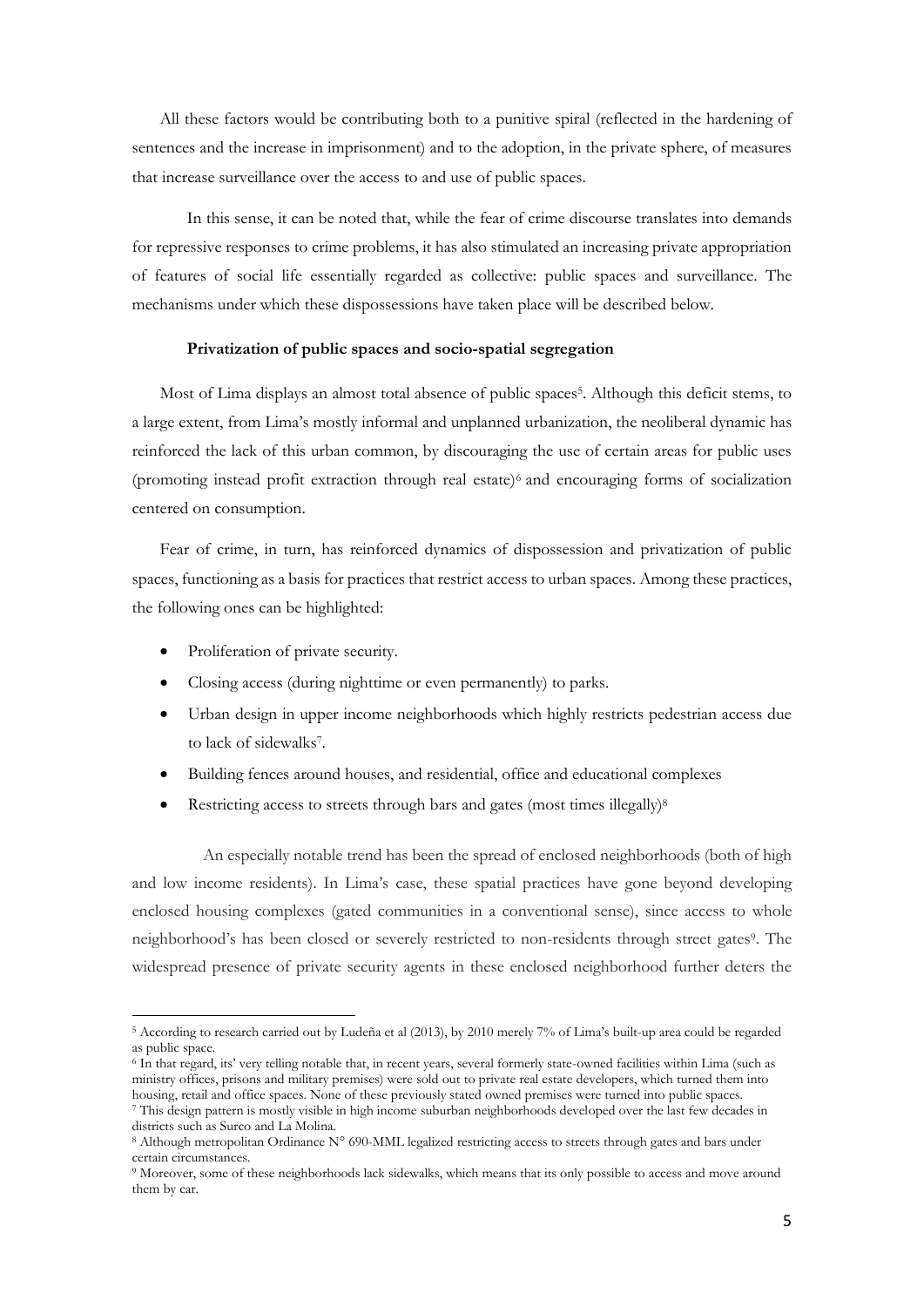appropriation of such urban spaces by non-residents. Although the promoters of these enclosures argue, in order to justify their practices, that they are adopting defensive measures aimed at facing criminal threats, their actions can be conceived, basically, as forms of residential segregation.



**Figure 2.** Gate restricting access to a street in Lima

(Source: *Diario El Comercio*, 2014)

Therefore, fear of crime, along with the exaltation of market over State action in the social sphere and the conceptualization of security as a "private issue" (reinforced by widespread distrust toward police and the judiciary in Peruvian society) have led, in Lima and other Peruvian cities, to a set of practices that have reinforced (and legitimized) in the urban social sphere, the privatization trends that have been taking place in Peru over the last 3 decades of dominance of neoliberal economic policies.

Likewise, these spatial practices would contribute to legitimize and perpetuate prejudices and discriminatory practices carried out by Lima's middle and upper classes. In this regard, as Caldeira (2007) has pointed out in her study of similar urban dynamics in Sao Paulo, security-justified residential segregation enables the perpetuation of ethnic and class discriminatory behaviors which otherwise face increasing social rejection and have been and are subject to growing legal scrutiny through anti-discrimination legislation<sup>10</sup>.

## **Privatized surveillance**

1

Along with restrictions on public space use and access, over the last few decades there has been a proliferation of private security personnel in Lima over the last few decades. Widespread private security presence in Lima (along with the restrictions in public spaces use and access which it has reinforced) can be framed in a context of loss of legitimacy of State action which leads to regard

<sup>10</sup> Anti-discrimination legislation has steadily increased since the 2000s in Peru.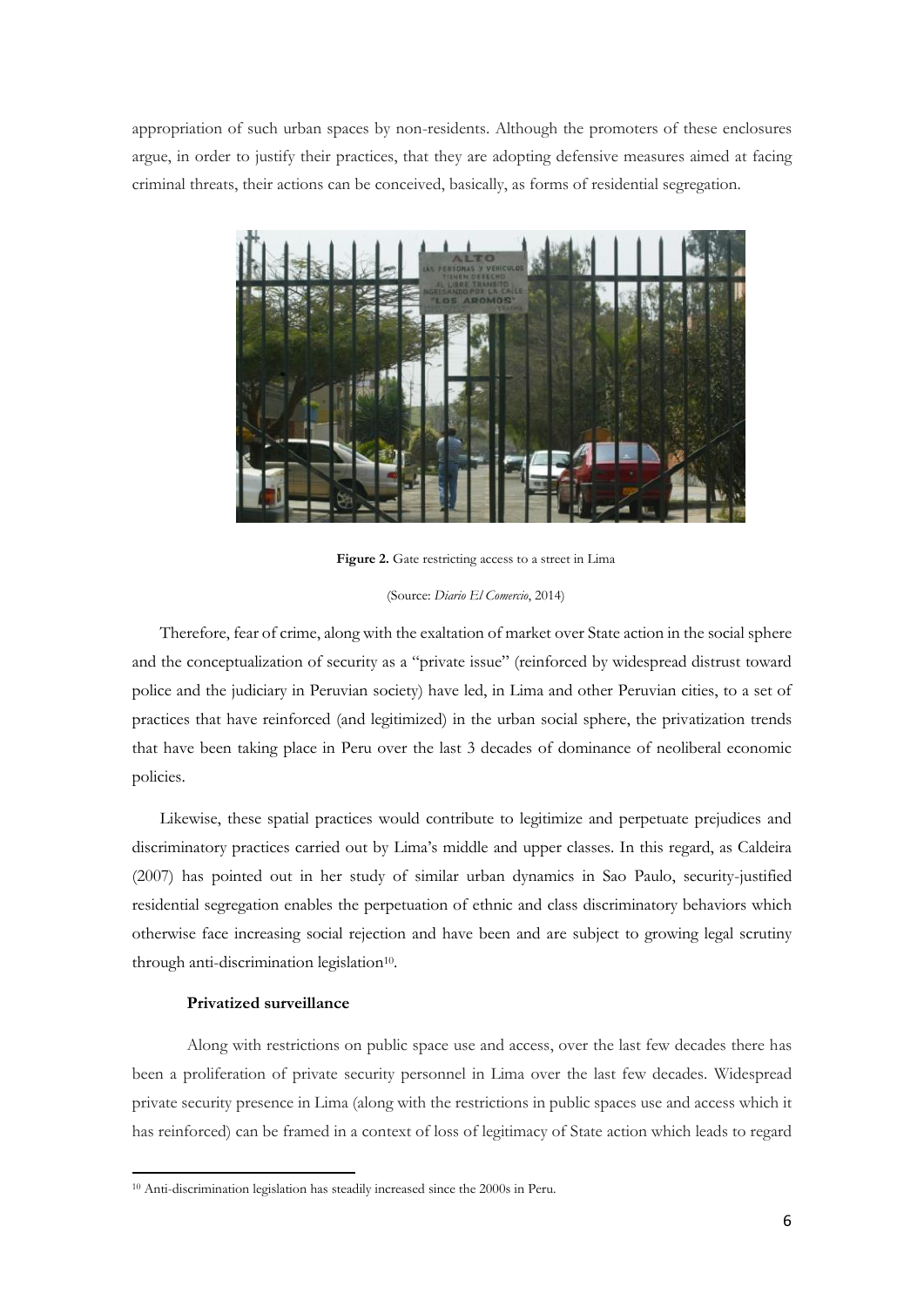security as a problem best dealt with on the private sphere. This perception, in turn, leads to a set of practices that weaken the State's claim of monopolizing the use of force.

Besides the pervasive presence of security agents in Lima's central and high income urban areas, reference should be made to two displays of the privatization of surveillance in Lima: the 24 x 24 work regime of the police force (which existed from the 1990s until 2015 and allowed private employment of active police officers) and the *Serenazgo* corps (private *vigilantes* hired by municipalities as a para-police force).

Although Peru's National Police Force<sup>11</sup> 24 x 24 regime was phased out in 2015, it is a worth making reference to it, since it evidences how the Peruvian State, acting within a neoliberal economic policy framework, encouraged the privatization of its own security forces.

The 24 x 24 regime, established in the 1990s, required police officers to work one full day and rest the following one. During their days off, most policy officers "leased" their services as private security agents (even using their police uniforms while performing these out of duty tasks). After persistent criticism regarding its negative impact over law enforcement<sup>12</sup>, the 24 x 24 regime was phased out in 2015<sup>13</sup>, when the Peruvian State "bought" the agents days off<sup>14</sup>. However, although the 24 x 24 regime is no longer in force (and thus active police officers are not seen any more working part-time as private security agents), it can be stated that this policy had a strong and long-lasting cultural impact in legitimizing the privatization of surveillance activities.



**Figure 3.** Police officer (right of the figure) working part-time as private security agent for a bank in Lima

(Source: *Diario El Comercio*, 2016)

<sup>11</sup> In Peru all police forces are under the jurisdiction of the national government.

 $12$  It was estimated that, due to the 24 x 24 regime, there were, in any given moment, over 30 thousand less police agents patrolling Lima's streets (López & Masini, 2016).

<sup>&</sup>lt;sup>13</sup> Through Legislative Decree N° 1230, which barred acting police officers from working as private security agents and reinstated a full time work regime within the police. A general increase in the police force wages was passed by the Peruvian State in order to quell opposition from most of police officers, who resented losing an extra source of income.

<sup>&</sup>lt;sup>14</sup> The days off were "bought" by the State through a general increase on police officers wage.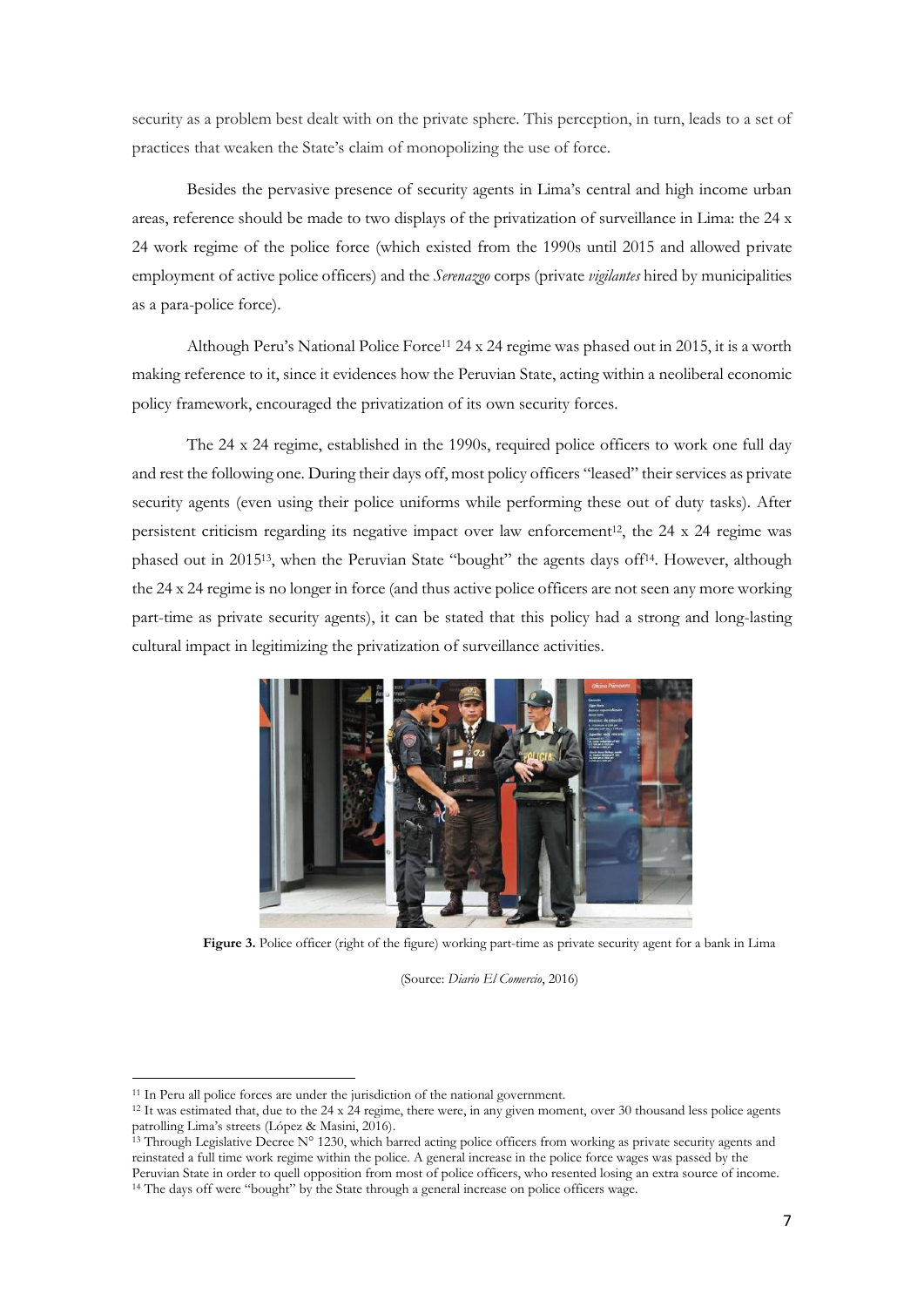On the other hand, and also since the 1990s, the *Serenazgos* appeared and spread up in Lima as a form of para-policial surveillance. Officially named "Citizen Security Service"<sup>15</sup> the *Serenazgo* is a corp of private security agents whom are hired by the district municipalities in which Lima's metropolitan area is subdivided<sup>16</sup> . Formed with the aim of supplementing the police work, *Serenazgos*  are mostly devoted to street surveillance and maintaining "public order".

Although *Serenazgo* has spread to all of Lima's districts, its presence is especially significant in Lima's central and/or wealthier districts (such as San Isidro, Miraflores, Surco, La Molina and San Borja). While their effectiveness in dealing with crime is quite debatable<sup>17</sup>, Serenazgo corps have been very active on restricting and "disciplining" public space uses<sup>18</sup> and have mostly targeted certain categories of subjects regarded as "bad elements" (Bensús, 2012)<sup>19</sup> .



**Figure 4.** *Serenazgo* agents patrolling a street on the district of San Isidro

(Source: *Diario El Comercio*, 2016)

The emergence of the *Serenazgo* corps can be understood as an analogous phenomenon (at local-government level) to the massive hiring of security agents by private parties in Lima. In the same way as the latter, Lima's district level local governments have sought "private" solutions with regard to perceived crime threats. And, beyond its effectiveness to prevent crime or lack thereof, the presence of these municipal *vigilantes*, in a way analogous to the ones deployed in residential gated

<sup>15</sup> Servicio de Seguridad Ciudadana in spanish.

<sup>16</sup> Lima has a metropolitan municipal government which comprises 43 districts, each of one of them with its own districtlevel social government. District municipalities enjoy a significant degree of autonomy with regard to Lima's metropolitan municipality.

<sup>17</sup> Among other things because *serenazgo* "agents" cannot practice arrests, which renders them mostly innocuous for actually dangerous criminals.

<sup>18</sup> Focusing on deterring (mostly innocuous) activities such as seating on the park's floor or practicing sports in them, street consumption of alcohol and even public demonstrations of affection.

<sup>19</sup> Mostly young men coming from lower income neighborhoods and of indigenous or afro-peruvian ethnicity.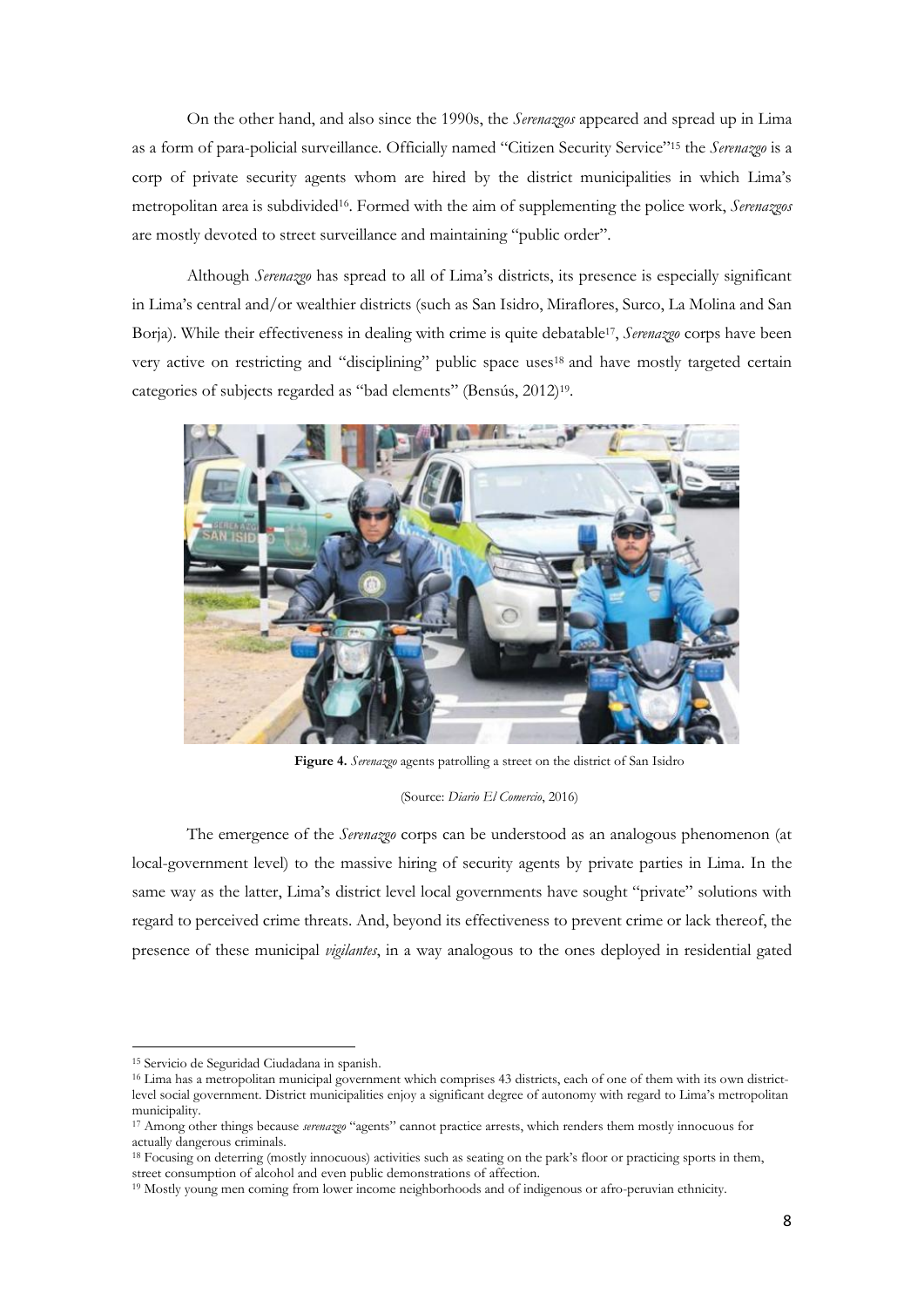neighborhoods, retail spaces, offices and educational facilities, can be regarded as a mean to exercise greater "control" over urban spaces, contributing to restrict their use and access to them.

This dynamic has been stimulated by the division of Lima's metropolitan areas into several autonomous district municipalities which display high levels of social disparity between them (since most districts tend to cluster with residents of a similar socio-economic status). This has tended to reinforce, at the governance level, patterns of socio-spatial segregation, as district-level local authorities tend to privilege the interests and demands of their own residents over those of the people from the rest of the city. The mentioned policy pattern is reflected into a discourse that sets aside district residents from "outsiders" (Vega Centeno, 2017), especially when the former live in districts of the "formal city" which concentrate middle and upper class residents and the latter come from districts of the "informal city"<sup>20</sup> in which most of Lima's lower income citizens live. In turn, this opposition between residents and "outsiders" has influenced district local policies which tend to reinforce socio-spatial segregation (Vega Centeno, 2017), along with repression of public space use (Bensús, 2012).

# **Privatization of public spaces and surveillance as an expression of neoliberal sociospatial segregation dynamics**

It can be affirmed that the heightened levels of surveillance in the areas of Lima which concentrate upper socioeconomic strata residents (and especially the central urban area) would respond to a socio-spatial strategy by the socially dominant groups in Lima that has been affirmed since the 1990s, in a context of neoliberal reforms and privatization (Zolezzi, 2010, Bensús, 2012, Vega Centeno, 2017).

This strategy has sought to respond to the quantitative prevalence of the informally urbanized areas of Lima (in terms of demographics and built up surface)<sup>21</sup> through the reinforcement of socio-spatial segregation (Vega Centeno, 2017) and placing a high degree of surveillance in the central areas of the "formal city" were most of Lima's population (in its majority coming from the "informal city") commutes to access to employment and services (Bensús 2012)<sup>22</sup>. In addition, the conception of security as a private commodity has resulted, in practice, in highly unequal protection against crime<sup>23</sup>, which is reflected on the fact that crime rates of Lima's areas mostly uninhabited by

**.** 

<sup>20</sup> The "informal" city consists, mostly, of the areas of Lima which grew up lacking prior urban planning and through selfbuilt housing from the mid XXth century onwards, and which were mostly populated by inmigrants from the Peruvian countryside (Calderón, 2005).

<sup>21</sup> Currently, over 60% of Lima's resident live in districts regarded as belonging to the "informal city".

<sup>22</sup> Similar patterns of socio-spatial control have been described by Davis (1992) in Los Angeles and by Caldeira (2007) in Sao Paulo.

<sup>&</sup>lt;sup>23</sup> Lima's most affluent districts (especially those located on urban central areas) don't only display a high concentration of private security agents and *serenazgo* corps, but also a significantly greater presence of police forces than the districts with mostly lower income residents.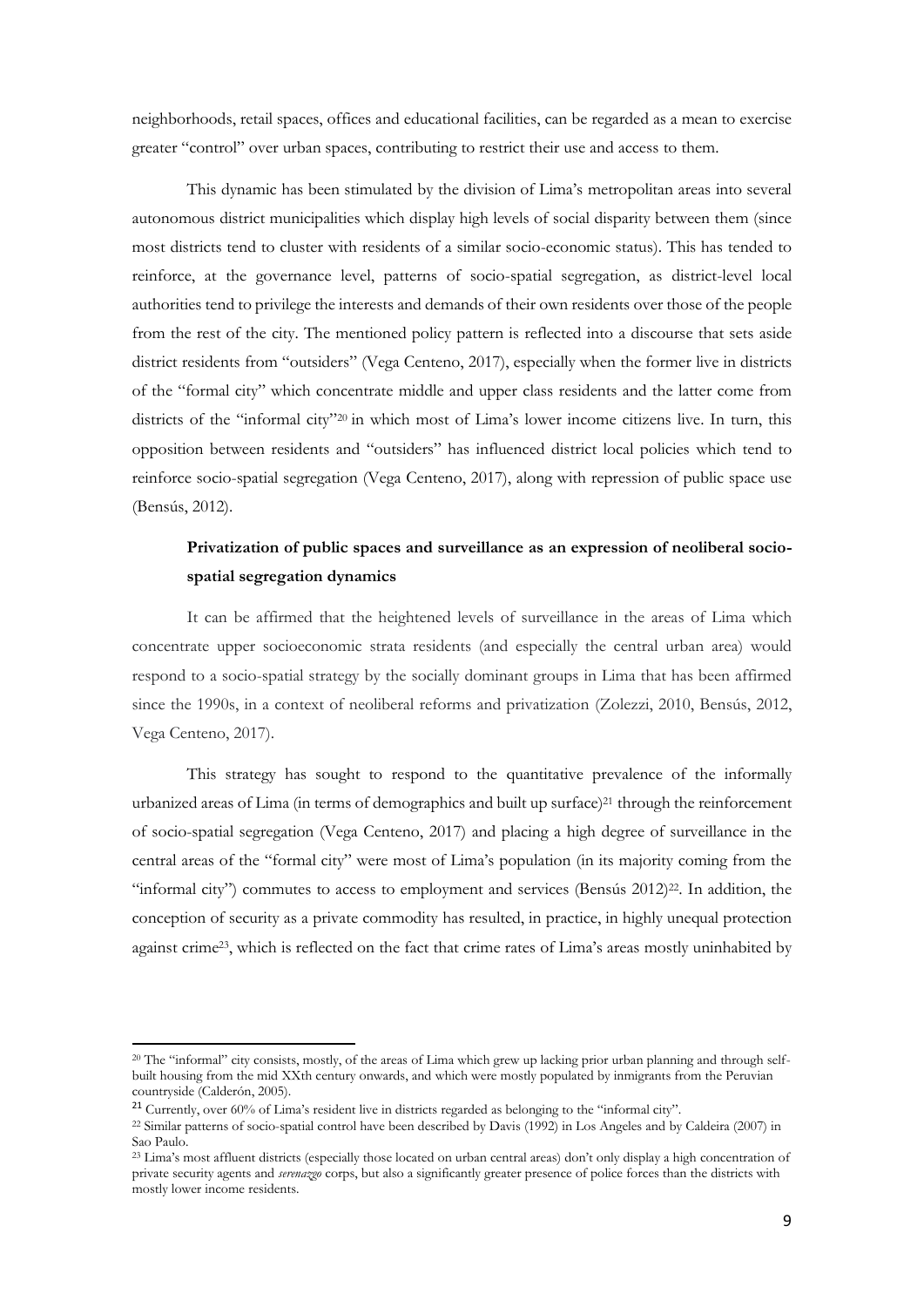lower income residents are consistently higher than those with mostly middle and high income residents<sup>24</sup> .



**Map 1.** Block-level household per capita incomes in Lima (purple is higher income and red is lower) **Source:** INEI (2016)

In turn, the privatization of urban spaces and surveillance, although justified under a crime prevention rationale, may be more broadly related to trends of privatization of Lima's urban spaces, which can be understood as the spatial correlate of the neoliberal-related privatizing policies implemented in Peru since 1990. These dynamics have had their spatial correlation in spatial phenomena such as highly unregulated urban renewal which has led to a high densification and verticalization of the pre-existing urban areas in central Lima by real estate developers (a trend which in turn has expressed the dominance of market forces over public planning in urban development); the degradation, restriction or privatization of public spaces; and the proliferation of commercial spaces, which have become the dominant places of socialization for Lima's population.

<sup>&</sup>lt;sup>24</sup> In that regard, while in the district of the area designated "central Lima" (which clusters most of the middle and high income residents) rates of victimization were of 22.4% in 2018, they were slightly over 30% in all the other sectors of Lima (which correspond to a large degree to the "informal city") (INEI, 2018).

En el caso de los distritos más pudientes de Lima (particularmente los ubicados en áreas urbanas centrales), no solamente se observa una alta concentración de agentes de seguridad privados o de cuerpos distritales de "serenazgo", sino que la presencia policial resulta igualmente significativamente mayor que en los distritos donde residen mayoritariamente personas de estratos populares.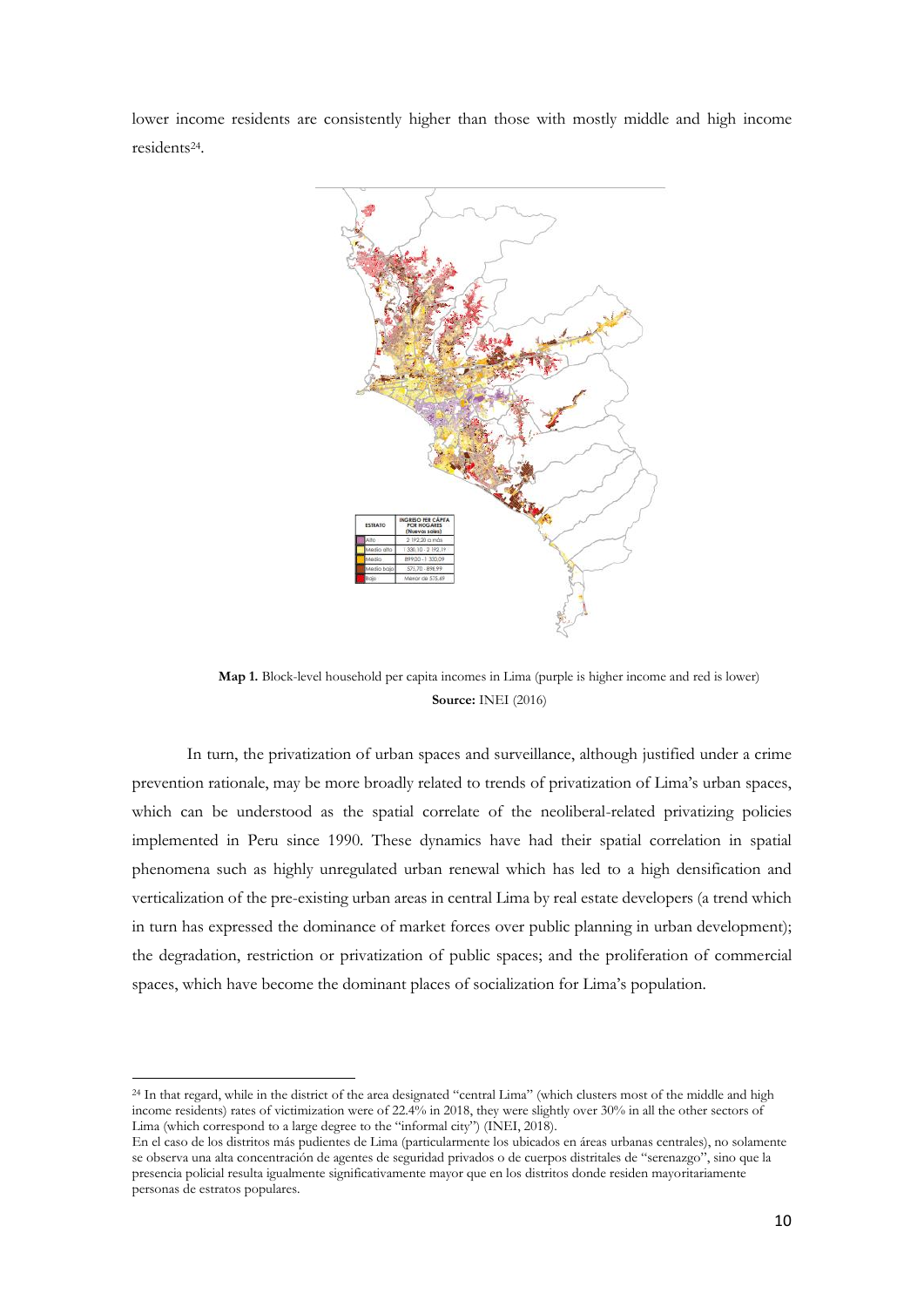

**Figure 5.** Private security agent at Larcomar shopping mall (Miraflores district, Lima).

#### (Source: *Securitas*, 2017)

Under this dynamic, shopping malls, most of which have been built in Lima during the first two decades of the XXIst century, represent an icon of the spatial logic which has been imposed upon Lima since the neoliberal reforms. They are places governed by a logic of commercial consumption and not of free appropriation of space, whose character of "safe places" (which are in turn intensely surveilled, enclosed and detached from the urban fabric) evokes, in a condensed and neat form, the patterns of "domestication" and restriction to access to public spaces<sup>25</sup>. In turn, these places have become the main leisure spaces for large segments of Lima's population. In a way, it could be said that, in contemporary Lima, the idea of "public space" has been assimilated, to a large extent, to the shopping mall paradigm<sup>26</sup>.

# **"Public order" discourse and mechanisms of neoliberal dispossession of public space in Lima: the case of Castilla Park**

A recent case that illustrates the dynamics of dispossession analyzed throughout this paper has been taking place in Castilla Park, a public space located in the district of Lince (an area mostly inhabited by middle and upper middle class residents).

In this park, the invocation of public order and crime prevention has been used as a discursive mechanism by Lince's district local government in order to repress the appropriation of public space by youth "urban tribes". This repression, in turn, has gone hand in hand with processes of privatization of parts of Castilla Park and promotion of business interests by the same local government.

<sup>&</sup>lt;sup>25</sup> In that regard, it's quite telling that Larcomar shopping mall (one of Lima's most visited retail spaces) was built taking over an important part of the Alfredo Salazar Park. Larcomar's construction, which took place from 1995 to 1998 despite significant opposition by residents of Miraflores (a high income district located in central Lima), is a especially notable case of open privatization of public spaces in Lima.

<sup>26</sup> The spread of shopping mall has corresponded to such an extent to the hegemonic urban ideals in Lima, that the opening of them in informally urbanized areas of the city (which tend to display the highest crime rates and lack of public space) has been often been praised, in the official discourse of the 2000s and 2010s as a symbol of "Modernization". It could further be argued that the existence of these spaces could may be seen as a (highly commodified) "substitute" for the public spaces that most of Lima lacks.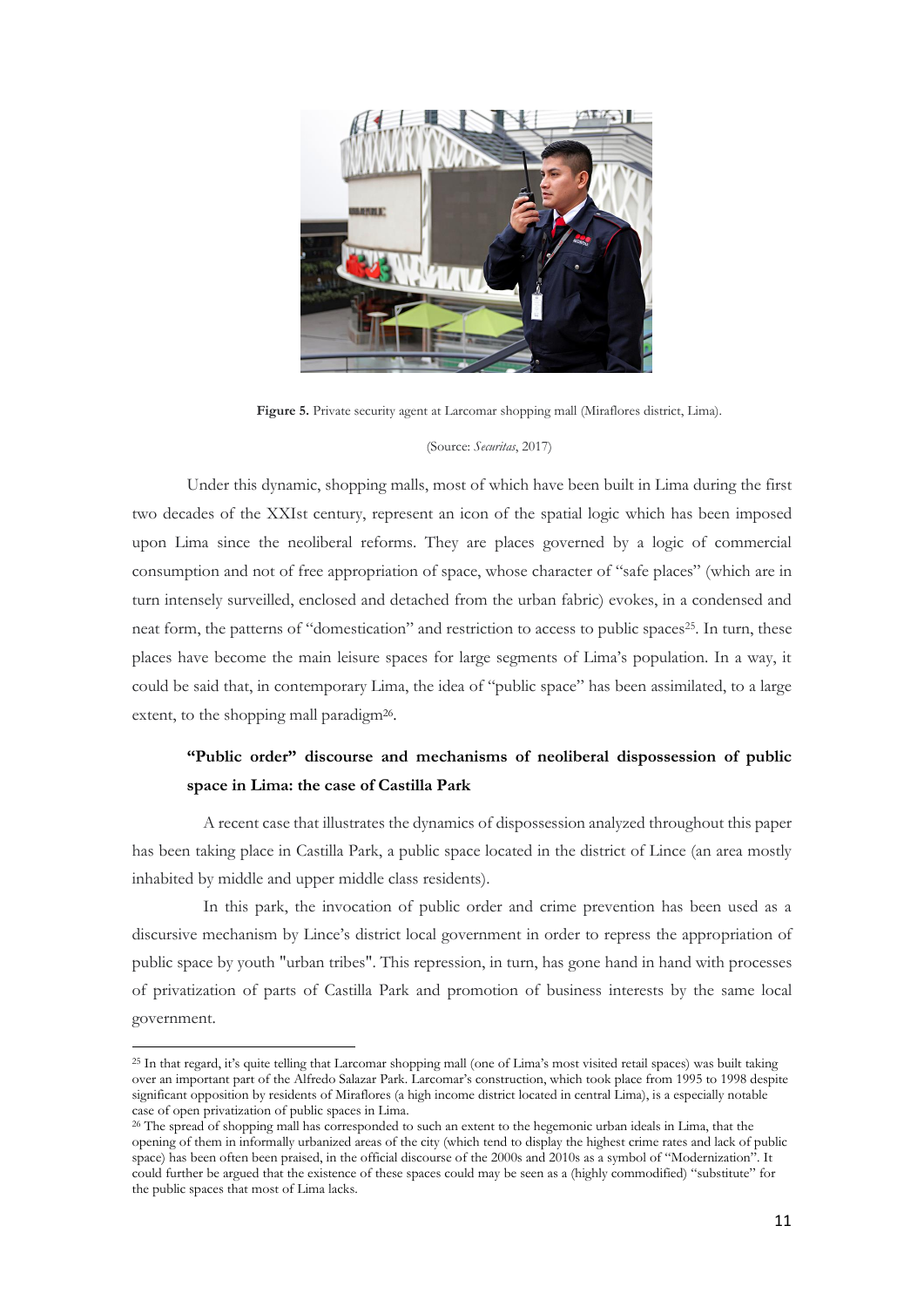Castilla Park had become an area where groups of youths, mostly from lower income areas of Lima, came to rehearse and perform urban dance routines during the weekends<sup>27</sup>. Approximately from the 2000s, Castilla Park had turned into a metropolitan referent for "urban tribes" related to urban dance. However, this dynamic was abruptly interrupted in 2016, when the district municipality of Lince banned practicing "active recreation" (including dance) within Castilla Park28. Since then, agents of the district's *serenazgo* have exerted an active repression over outdoor activities in the park, while there has been a significant resistance of the groups affected by the dance ban<sup>29</sup>.

The local government's bias in favor of private interests has been made apparent by the fact that, in recent years, the municipality of Lince has given away parts of Castilla Park surface for the construction of private facilities<sup>30</sup>. On the other hand, in the area that surrounds the park, several apartment complexes have been built, and have been targeted towards upper middle class buyers. Taking this into account, it has been pointed out that the measures taken by the Municipality of Lince against the young dancers who gathered at Castilla Park would stem, actually, from an intent to discourage the appropriation of the area by popular strata persons, in order to make it more appealing for real estate investors, while also encouraging an increasing privatization of public spaces.



**Figure 6.** Street dance performance at Castilla Park

(Source: El Comercio, 2016)

<sup>&</sup>lt;sup>27</sup> Dances mostly choreographed songs from Korean pop (K-pop) and hip hop music styles.

<sup>28</sup> The ban was issued through Municipal Ordinance N° 376-MDL.

<sup>29</sup> This resistance has led to legal actions, since an unconstitutionality lawsuit has been filed against Ordinance N° 376- MDL, which bans active recreation and dancing in Castilla Park. There's a court case currently underway before the Peruvian Constitutional Court, which could strike down the ban.

<sup>30</sup> In May 2015, the municipal council of Lince approved leasing part of the park's surface to for the installation of a small theme park, which includes a circuit of mini cars and another one of boats (the latter built over a pre-existing artificial lagoon). Additionally, in 2016, the municipality authorized establishing a private pool within the park, after dismantling a municipal soccer field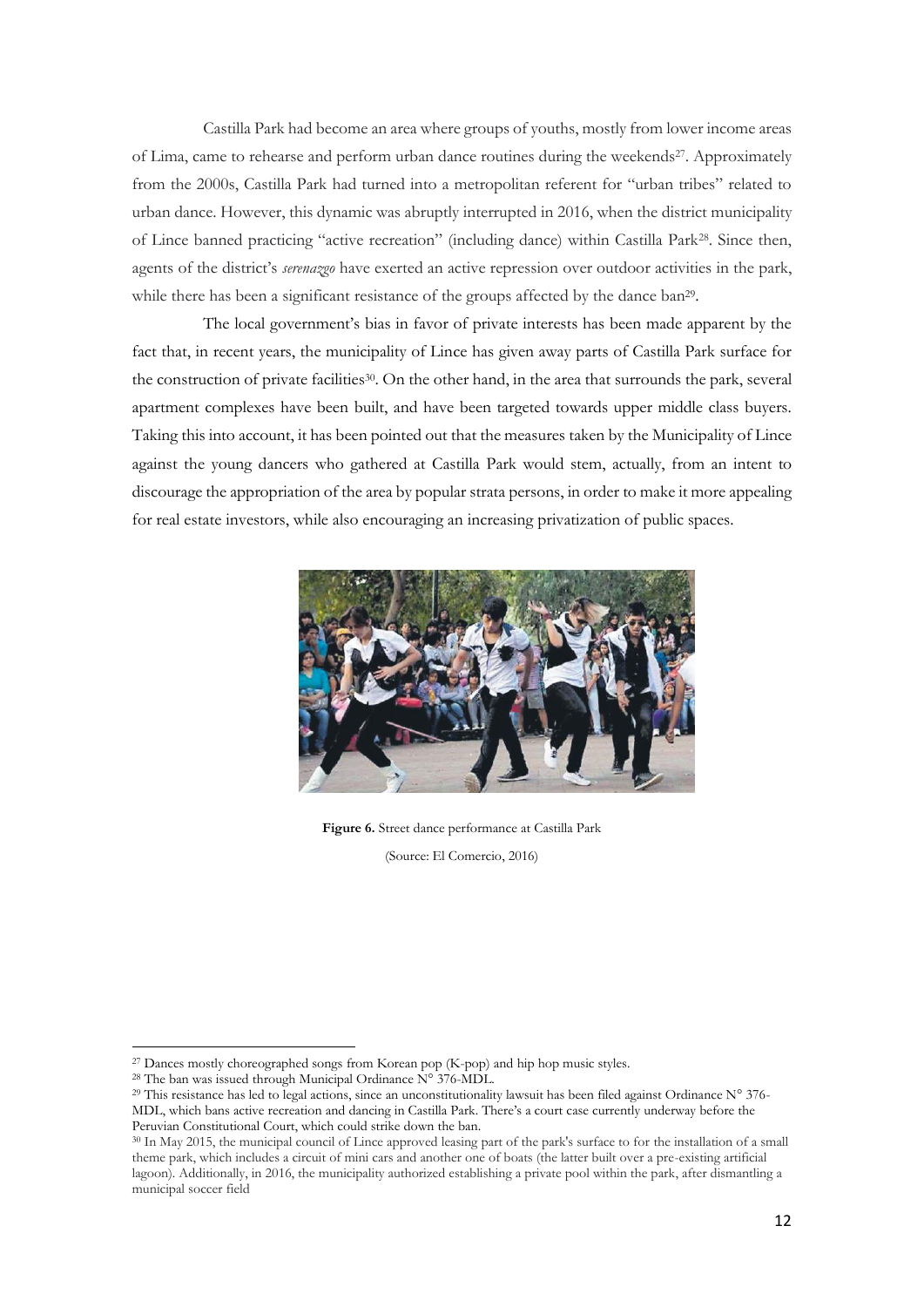

**Figure 7.** Lince's district *Serenazgo* agents intervene to prevent dancing at Castilla Park (Source: Defiende El Parque Castilla, 2017)

The conflict surrounding the permissible uses of Castilla Park can be seen as the collision between an increasingly privatizing logic of public space, as well as repressive of its appropriation, generally favored by Lima's local governments, and the claims of social movements that demand a reassessment of the communal character of such public spaces (Vega Centeno, 2006, 2017). In this case it can be noted, in an especially clear way, how the discourse of protection of "order and public tranquility" (stimulated by the fear of crime) which is prevalent in Lima has worked to legitimize actions of dispossession of the urban commons by the public authorities, seeking to discourage the appropriation of public spaces by certain sectors of the population and attract private capital promoting processes of privatization and increasing commodification of the park's space.

## **CONCLUSIONS**

In synthesis, it can be stated that widespread high crime perceptions in Lima have originated a social demand for security, articulated as a fear of crime discourse, which has promoted and provided legitimacy to process of privatization and restriction over use and access of public spaces. In turn, this trend has been related to a larger economic, political and legal dynamic in Peru signed by the dominance of neoliberal market-oriented policies since the 1990s.

In this context, it is possible to discern patterns in Lima's urban policies signed by repression and "domestication" of the uses of public spaces both in central urban areas and those which concentrate upper income residents. In that regard, the public authorities have acted as limiting agents of the uses of public spaces, sharply restricting the possibilities of their collective spatial appropriation. Simultaneously, there have been several actions taken by private parties which have also restricted access to public spaces, which have been justified through "fear of crime" concerns. These actions have been generally tolerated by public authorities and have gone hand in hand with an increasing privatization of public spaces.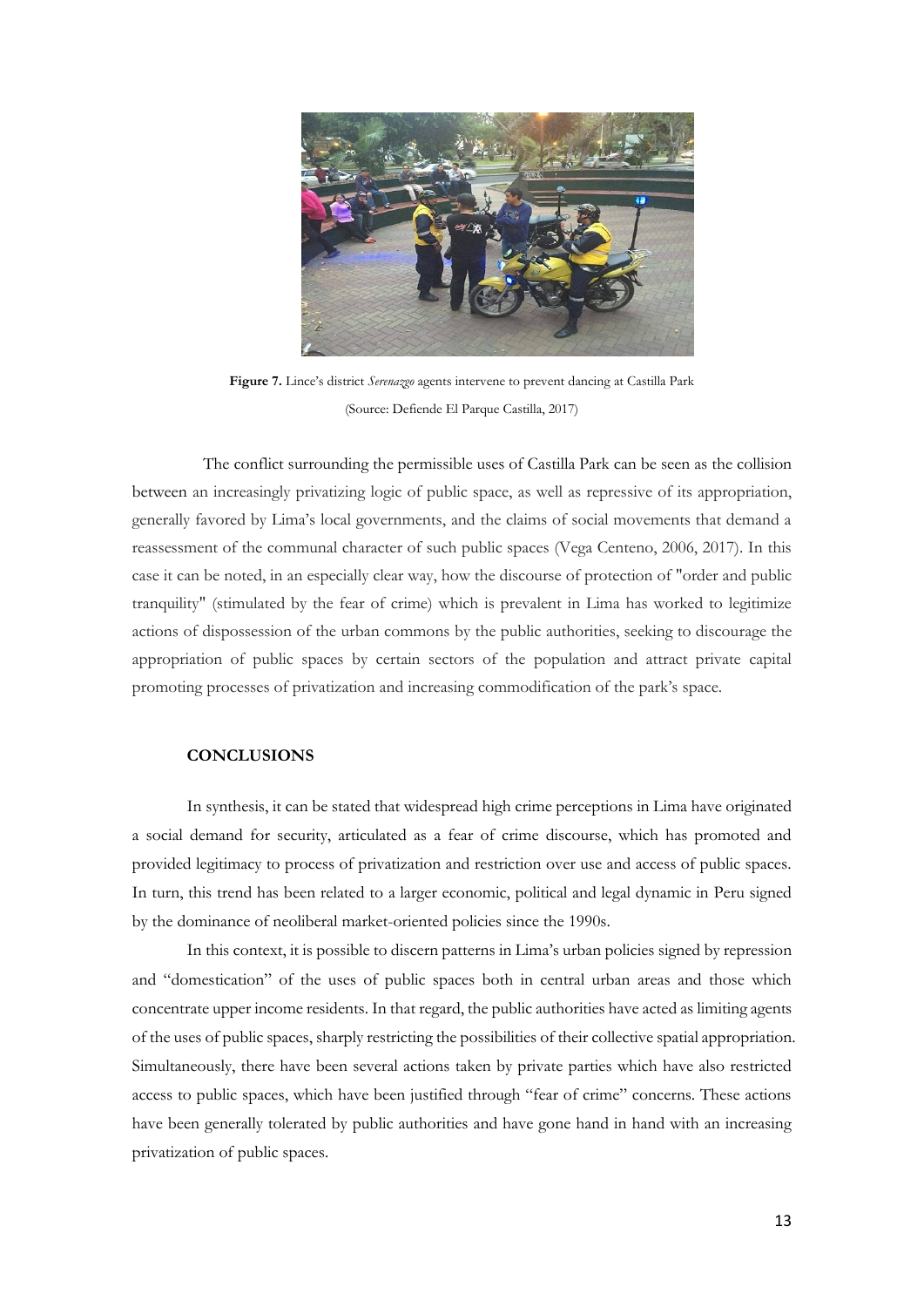In turn, the policies of "domestication" of public spaces in Lima have followed a clear sociospatial pattern, since they have been most intensely implemented in districts which are mostly uninhabited by middle and upper classes. These public space "domestication" policies have reflected and exacerbated the intense socio-spatial polarization and socio-economic segregation displayed by Lima. In this context, the higher degree of repression of public space used by local governments of Lima's districts whose residents predominantly belong to medium and high socio-economic strata would be basically oriented to "social control" of low income people who aren't neighbors of those districts.

The fear of crime discourse has had a high acceptance in Lima (Zolezzi, 2010, Bensús, 2012), where most people regard high crime as the city's main problem, while paying little attention to public space related issues. This, in turn, has invested repressive spatial policies with legitimacy. Therefore, restrictions to access and use of public spaces in Lima have not been often met with a strong nor organized resistance. Wide acceptance of the fear of crime discourse would contribute to endorsement or passive acquiescence toward these actions by most of Lima's citizens, along with the intense socio-spatial segregation which the city displays and the intense penetration of neoliberal practices and discourses in Peruvian society since the 1990s. However, there appears to be an emerging discourse that, invoking the right to the city, aspires to revalue and recover public spaces in the face of privatizing and socially excluding dynamics.

Summing up, it can be argued that fear of crime in Lima has tended to legitimize a set of forms of social control and segregation which are consistent with a neoliberal spatial dynamic that tends to fragment the city-space, promote privatization of urban spaces in order to favor capitalist accumulation and maintain socially segregated spaces for the upper classes. This, in turn, reinforces and perpetuates pre-existing forms of inequality and discrimination displayed by Peruvian society. Therefore, a change in the urban policies of Lima that reverses the dynamics of dispossession described in this paper, will depend, to a significant degree, on a change in the imaginaries and discourses of "fear of crime" that have legitimized privatization dynamics and repression of the use and appropriation of public spaces.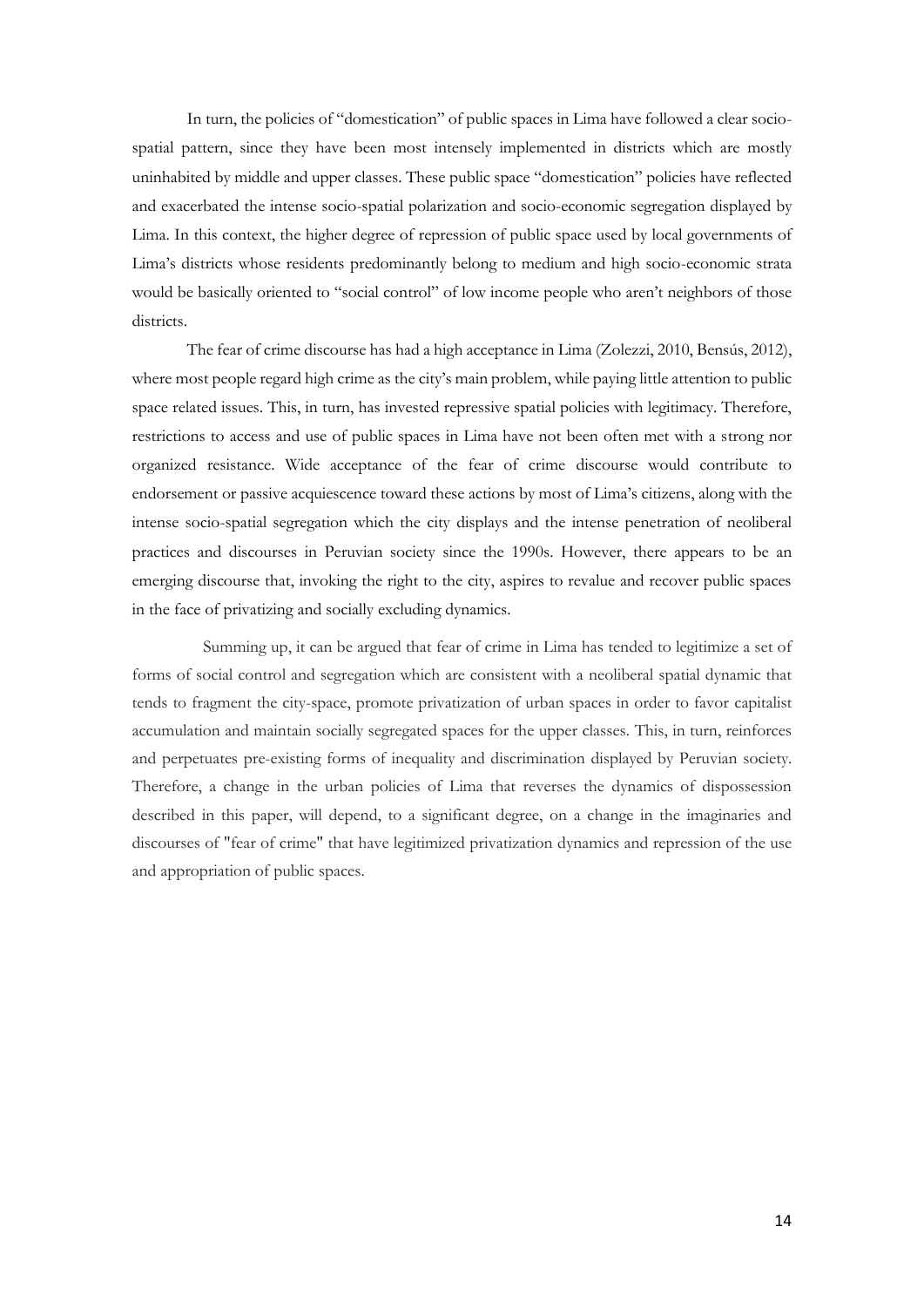### **REFERENCES**

Bensus, V. (2012). Ideología de la inseguridad y segregación en el espacio público en Lima Metropolitana: el caso de la gestión 2007-2010 en Miraflores. *Debates en sociología, (*37), pp. 77-108. ISSN 0254-9220

Caldeira, T. (2000). *City of walls: crime, segregation, and citizenship in São Paulo.* Berkeley: University of California Press.

Calderón, J. (2005) La ciudad ilegal. Lima en el siglo XX. Lima: Fondo Editorial de la Facultad de Ciencias Sociales de la Universidad Nacional Mayor de San Marcos.

Davis, M. (1992). Fortress Los Angeles: The Militarization of Public Space. In M. Sorking (ed.) Variations on a Theme Park. The New American City and the End of Public Space. New York: Hill and Wang.

Elchardus, M., De Groof, S. and Smits, W. (2008) Rational Fear or Represented Malaise: A Crucial Test of Two Paradigms Explaining Fear of Crime. *Sociological Perspectives*, *51*(3), pp. 453-471.

Garland, D. (2001). *The culture of control. Crime and Social Order in Contemporary Society.* Oxford: Oxford University Press.

Galagarza, B. (2017). La batalla por el parque Castilla. [Blog ] Disonancia – Portal de debate y crítica social del Grupo de Investigación sobre Teoría Crítica de la Pontificia Universidad Católica del Perú. Available at:

<https://disonancia.pe/2017/05/26/la-batalla-por-el-parque-castilla/>

[Accessed 16 jun. 2019]

Gonzales de Olarte, E., del Solar Rizo Patrón, V, and del Pozo, J.M. (2011). Lima metropolitana después de las reformas neoliberales: transformaciones económicas y urbanas. In De Mattos, C. and Ludeña, W.: *Lima\_Santiago: reestructuración y cambio metropolitano*. Santiago de Chile: Instituto de Estudios Urbanos y Territoriales, Pontificia Universidad Católica de Chile, pp. 135-175.

Instituto Nacional de Estadística e Informática – INEI

(2016) Planos Estratificados de Lima a Nivel de Manzana según ingreso Per Cápita del Hogar.

(2019) Victimización en el Perú 2010-2018. Lima: Instituto Nacional de Estadística e Informática

Kessler, G. (2009). *El sentimiento de inseguridad. Sociología del temor al delito.* Buenos Aires: Siglo XXI Editores.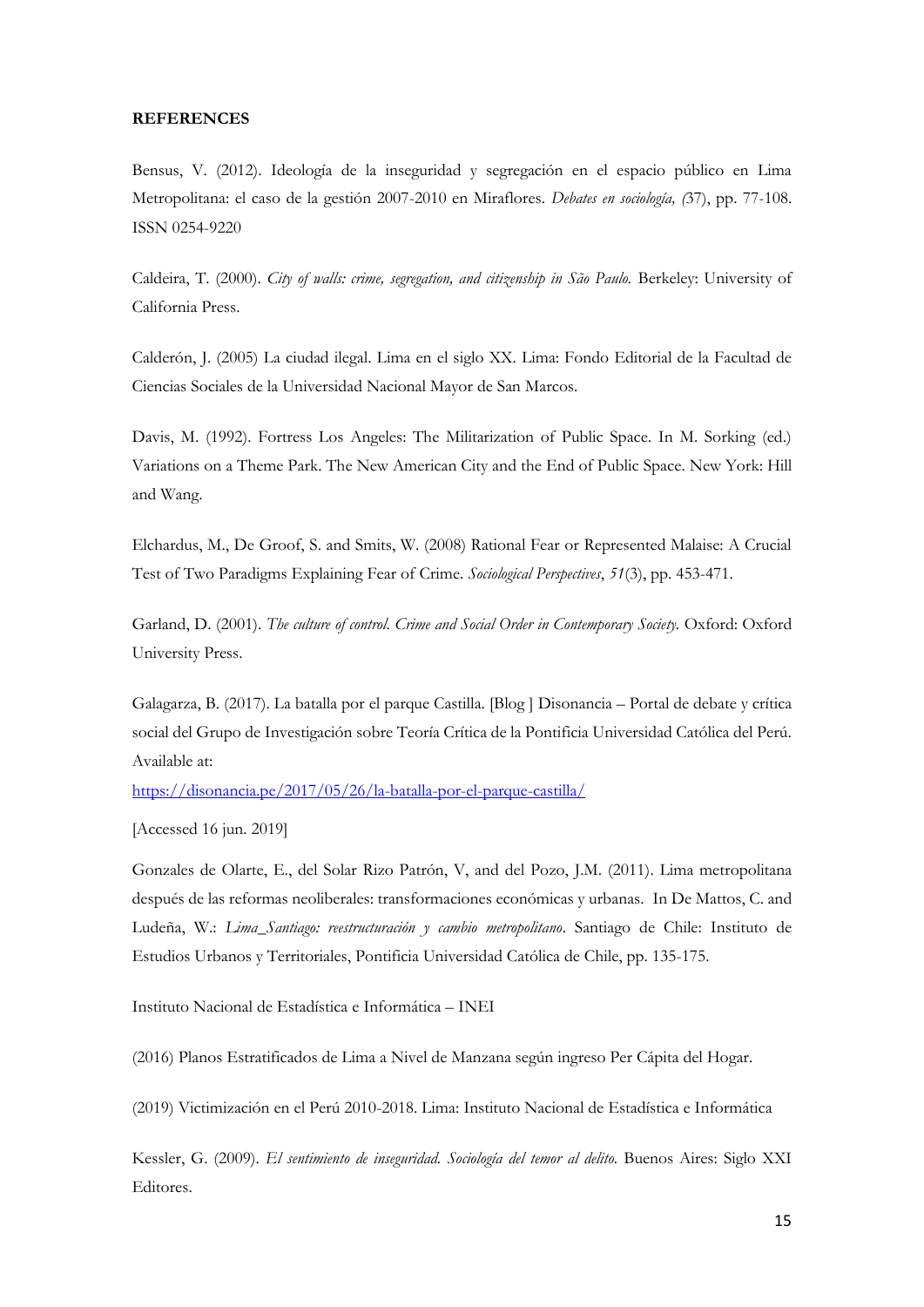LA Network (2018). El parque de Lima donde está prohibido bailar. [Blog] LA Network. Available at:

<https://la.network/parque-lima-prohibido-bailar/>

[Accessed 16 jun. 2019]

La Rosa, M. (2014). *Las transformaciones de los espacios públicos ocurridas dentro de los contextos del neoliberalismo y la inseguridad ciudadana: caso del distrito de Jesús María*. Thesis. Pontificia Universidad Católica del Perú

Ledgard, R. and Solano, J.A. (2011). Lima: transformaciones en la estructura e imagen de la metrópoli: situación actual y perspectivas. In De Mattos, C. and Ludeña, W.: *Lima\_Santiago: reestructuración y cambio metropolitano*. Santiago de Chile: Pontificia Universidad Católica de Chile, Instituto de Estudios Urbanos y Territoriales, pp. 21-40.

Lima cómo vamos (2018). VIII Informe de percepción sobre calidad de vida en Lima y Callao. Lima: Observatorio Lima Cómo Vamos

López, U.; Masini, C. (2016) El nuevo régimen laboral de la PNP: del 24×24 al 6×1. [Blog] Enfoque Derecho. Available at:

# [https://www.enfoquederecho.com/2016/01/26/el-nuevo-regimen-laboral-de-la-pnp-del-](https://www.enfoquederecho.com/2016/01/26/el-nuevo-regimen-laboral-de-la-pnp-del-24x24-al-6x1/)[24x24-al-6x1/](https://www.enfoquederecho.com/2016/01/26/el-nuevo-regimen-laboral-de-la-pnp-del-24x24-al-6x1/)

[Accessed 16 jun. 2019]

Ludeña, W. H.

(2011). Lima: transformaciones urbanas y reestructuración morfológica. Urbanismo, vivienda y centro histórico. Periodo 1990-2007 In De Mattos, C. and Ludeña, W.: *Lima\_Santiago: reestructuración y cambio metropolitano*. Santiago de Chile: Pontificia Universidad Católica de Chile, Instituto de Estudios Urbanos y Territoriales, pp. 65-101.

Ludeña, W.H, Zucchetti, Anna and García Calderón, J. (2013). Lima y espacios públicos. Perfiles y estadística integrada 2010. Lima: Pontificia Universidad Católica del Perú, Facultad de Arquitectura y Urbanismo.

Pavarini, Massimo (2009) Castigar al enemigo: criminalidad, exclusión e inseguridad. Quito: FLACSO

Vega Centeno, P.